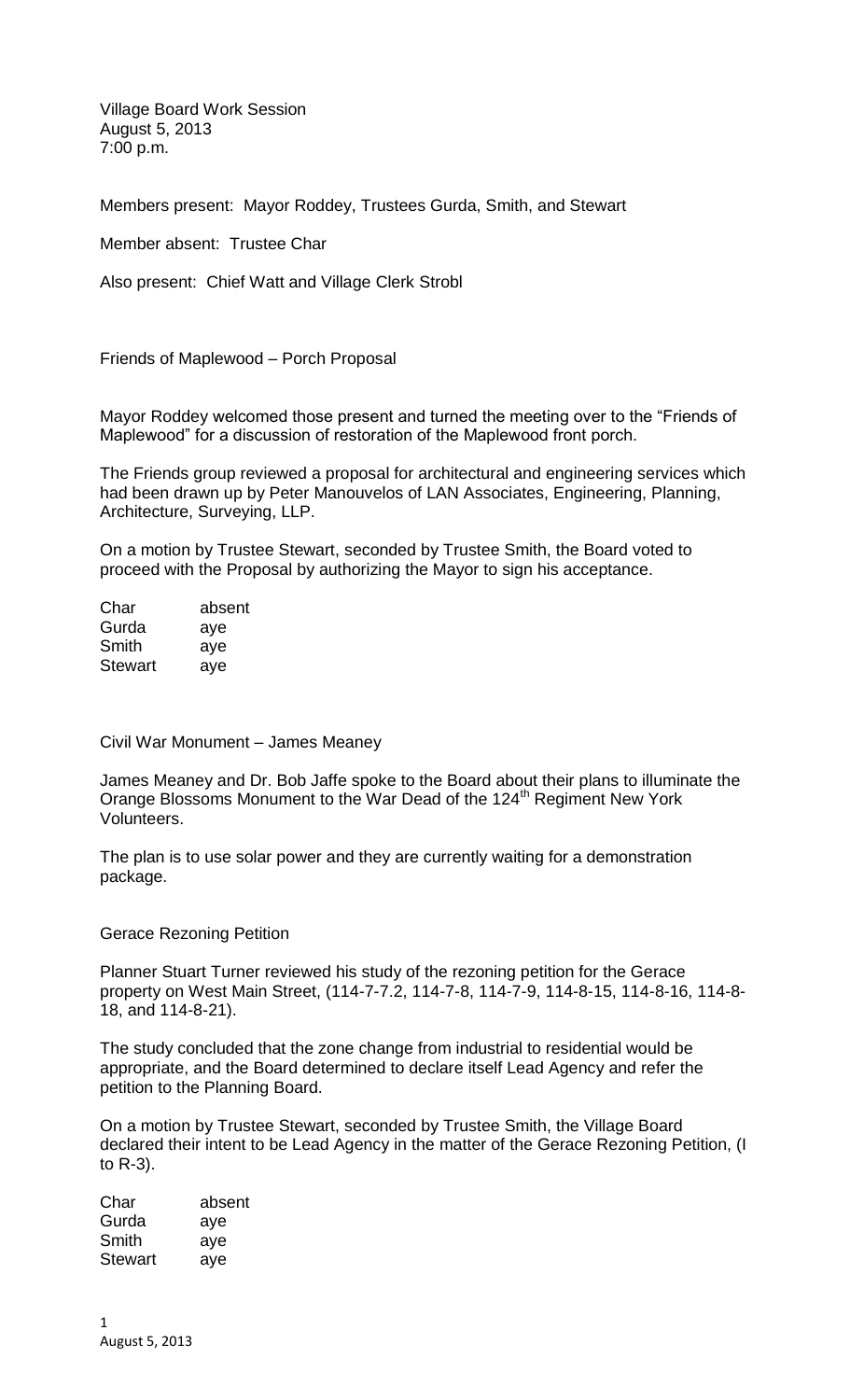On a motion by Trustee Stewart, seconded by Trustee Gurda, the Village Board determined the petition to be classified as an unlisted action.

| Char           | absent |
|----------------|--------|
| Gurda          | aye    |
| Smith          | aye    |
| <b>Stewart</b> | aye    |

On a motion by Trustee Smith, seconded by Trustee Gurda, the Board determined to refer the Gerace Rezoning Petition to the Village Planning Board for discussion at the August 20, 2013 meeting

| absent |
|--------|
| aye    |
| aye    |
| aye    |
|        |

On a motion by Trustee Smith, seconded by Trustee Gurda, the Village Board hereby resolves to hold a Public Hearing on September 9, 2013, at 7:30 p.m., or as soon after as may be heard, for the consideration of adoption of a Local Law to rezone the Gerace properties.

| Char    | absent |
|---------|--------|
| Gurda   | aye    |
| Smith   | aye    |
| Stewart | aye    |

Elimination of Free Meter Parking

Mayor Roddey explained that the recently conducted survey of downtown businesses concluded that the free parking trial had little effect on increasing consumer traffic.

On a motion by Trustee Gurda, seconded by Trustee Smith, the Board voted to end the downtown free meter parking.

| Char           | absent |
|----------------|--------|
| Gurda          | aye    |
| Smith          | aye    |
| <b>Stewart</b> | aye    |

Mobile App

Mayor Roddey presented several options for the development of a Village mobile app for smartphones. He asked that the Board review the proposals for a future conversation.